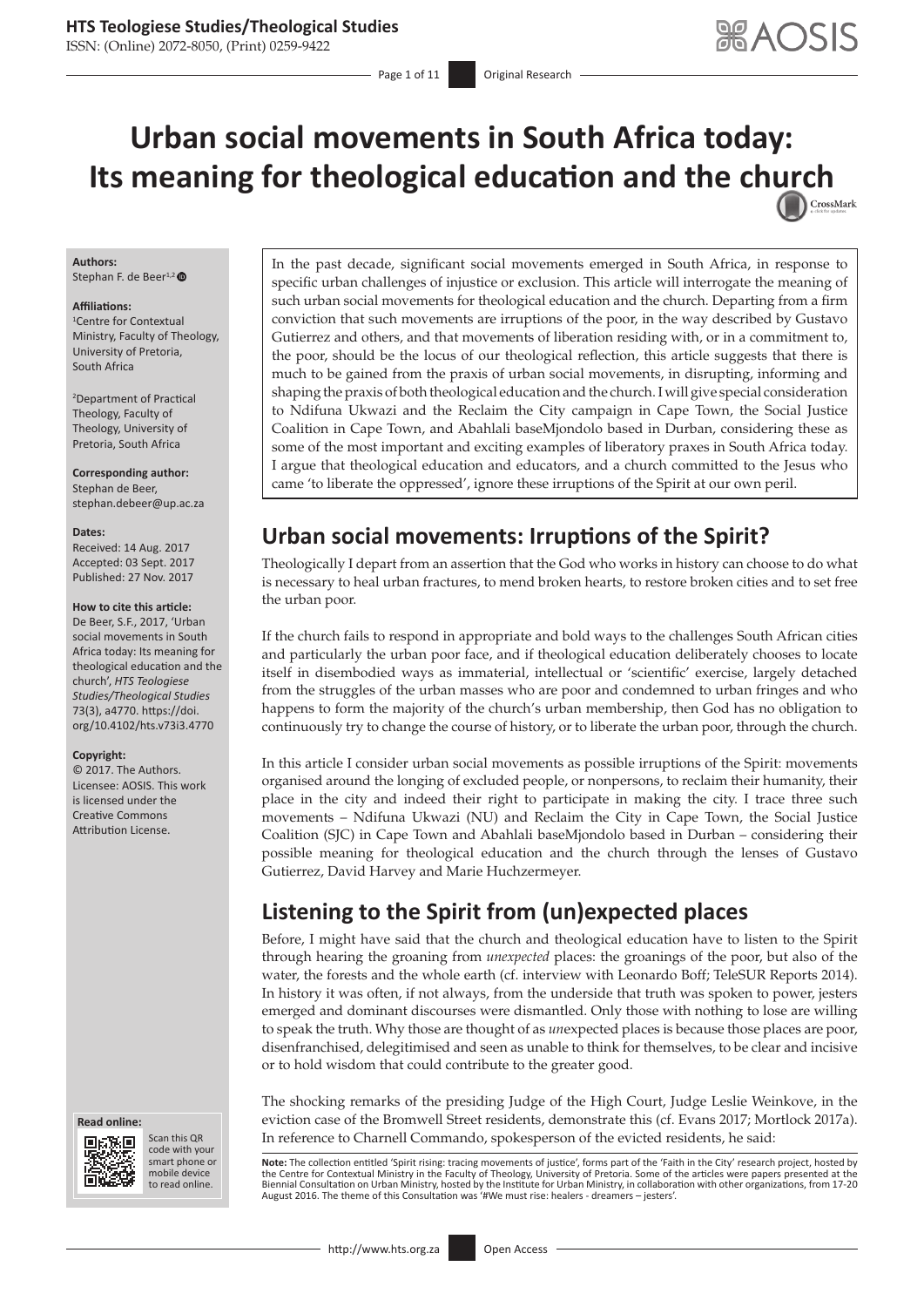What's her name? Charnell? She is a kitchen assistant in Observatory and now she's an expert. She doesn't know what the budget of the City Council is; she doesn't know what money they get. She doesn't know this stuff. She is a kitchen assistant. (Evans 2017)

In this article I would argue, instead, that we need to listen to the Spirit whispering, crying, shouting, from to-be-expected places: those places in which people are systematically deprived of access to the city and its resources, condemned to a second-rate occupation of the city and berated or criminalised for being poor. It seems inevitable that the moment would arrive in which frustration and anger would reach a point of no return: either boiling over in powerless acts of violence or channelled into creative acts of resistance. (Even if turning violent, to condemn such responses outright without an equally strong condemnation of the structural violence or exclusion that becomes the fertile soil for producing violent eruptions, would be to simply deny the on-going, sometimes even generational violence or inhumanity the urban poor have been dealt all along).

I locate my reflections in three urban social movements, describing their mission, providing examples of their actions, reflecting on postures characteristic of all three and wondering how theological education and the church could learn from them.

### **Ndifuna Ukwazi and** *Reclaim the City*

NU is the first locus of reflection. Not created as a social movement to start with, it was established as 'an activist organisation and law centre that promotes the realisation of Constitutional Rights and Social Justice – through legal, research and organising support to working class people, communities and social movements' (Ndifuna Ukwazi 2017). NU is supporting a range of progressive social movements not only mainly focusing on issues related to urban land justice but also attending to issues related to service delivery, access to information, monitoring of procurement at local government level, budget education and advocacy and activist education (cf. Ndifuna Ukwazi 2017).

Their most recent campaign, taking centre stage in community activism in Cape Town and contributing to shift public sentiment and inform public policy, is titled *Reclaim the City*. Spearheaded by NU it has managed to galvanise broader based support and something of a movement is emerging around issues of right(ful) access to the city, but in particular to strategic locations in the city, deliberately undermining dominating market discourses that always seek to restrict poorer communities to the urban fringes.

Here is how the vision and intentions of *Reclaim the City* are articulated on the Ndifuna Ukwazi (2017) website (see Box 1).

In order to ensure the realisation of this vision, *Reclaim the City* was launched on 13 February 2016 as a campaign, led by a chapter of domestic workers and low-income workers in Cape Town is one of the most segregated cities in the world. Unregulated rents and property prices are forcing poor and working class people<br>out and there is not enough well located affordable housing. The City and<br>Province say they have no land but are selling or leasing land that for mixed income affordable housing – this has to stop. NU is supporting people who live and work in the CBD to Reclaim The City and ensure **Land for People, Not for Profit.**

Sea Point, advocating 'desegregation and affordable housing in the inner city' (Ndifuna Ukwazi 2017). This campaign has become something of a movement, also supported now by 'poor tenants in Woodstock and Salt River, young professionals, high school pupils, students and workers from across Cape Town' (Ndifuna Ukwazi2017). In the last months faith-based activists have increasingly been organising their own constituencies around a housing agenda, largely inspired by this campaign. They insist that the state is obliged to lead the process of reversing spatial apartheid in Cape Town (cf. Ndifuna Ukwazi 2017).

Two specific sites became initial locations of resistance and advocacy: Bromwell Street in Woodstock and the Tafelberg School in Sea Point.

Residents of Bromwell Street in Woodstock – some whose families have lived for four generations in their houses – were evicted when new landlords purchased their properties (cf. Baadjies 2016). There was no alternative anywhere in central Cape Town or in the vicinity of Woodstock that was accessible and affordable to Bromwell Street residents, although this was where their children went to school, where their social networks and relationships were and where those of them who had work were in the vicinity of their jobs.

The City of Cape Town could only offer an alternative 30 km away in Blikkiesdorp and Wolwe River. These are transit sites offered by the city to evictees, providing informal housing, designed to accommodate people for 3–6 months only until appropriate alternatives were found and yet many people have now lived there for more than 5 years already (cf. Gerardy 2010). The result is that Bromwell Street residents resisted relocation to these far-off sites, arguing for the necessity to have alternatives available in central locations of the city and not far from where they lived in Woodstock.

Although this seems like an isolated case, the Bromwell Street residents actually represent thousands of people who are displaced on a regular basis in cities and towns around South Africa, when market forces push them out or lack of affordable housing in central locations prevent them from accessing decent housing in the first place. It is symptomatic of the apartheid city structure, which has not been reversed and over the past two decades became one of the major reasons of urban homelessness. That this is not in the public eye is because mostly people in such situations are extremely vulnerable, lacking the financial resources to fight their evictions or to access proper legal support. All their energies go into avoiding their already precarious housing situations rendering them homeless. In the case of Bromwell Street, it was NU and the *Reclaim the City* campaign that helped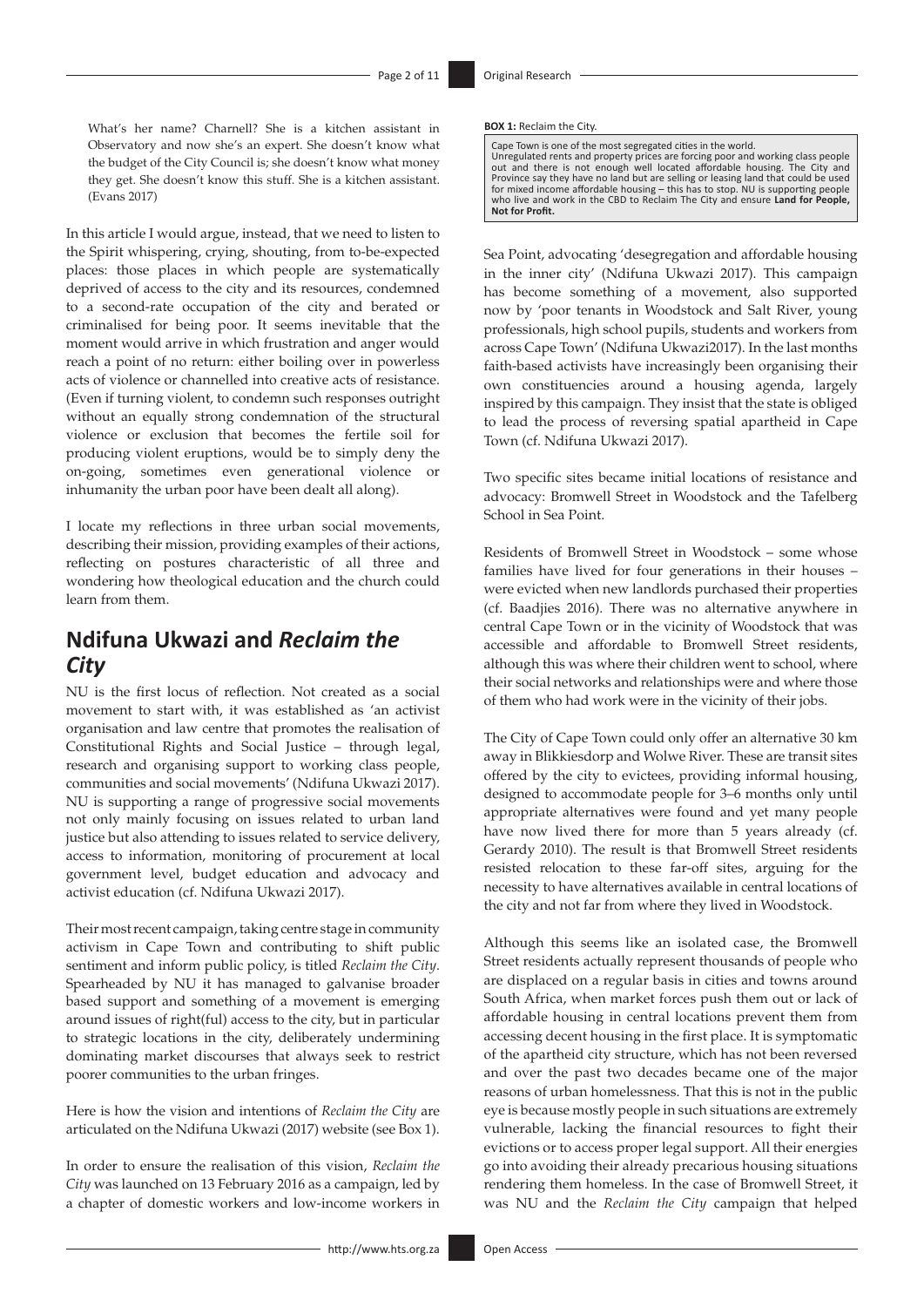expose the plight not only of the Bromwell Street residents but also of all people in such situations, seeking to create public awareness through exposing the fault lines in the city, when capital and political power are left to their own devises, overseeing the displacement and marginalisation of the poor.

Faith communities are often aware of these realities, both because of having a local presence in communities and because affected people might belong to faith communities. And yet, the general silence of faith communities makes them complicit in the exclusion of the poor from the city. They might be aware but not in a way that shapes a new or critical kind of consciousness with them. They mostly lack a theology able to make sense of urban processes and forces that are death-dealing; or to resist exclusionary practices; at best providing tentative, inappropriate even, pastoral support or perhaps a few nights of temporary accommodation. Seldom does the church's pastoral or diaconal functions enable it to be in deep solidarity with vulnerable people such as the Bromwell Street residents, either prophetically challenging the power of capital to do as it pleases or the state's unwillingness or inability to either intervene or provide decent and appropriate alternatives.

The second site that highlighted this contest for space in the city was the Tafelberg School in Sea Point (cf. De Villiers 2017; Furlong 2017; Mortlock 2017b). A property owned by the Western Cape Provincial Government, the site was to be sold to private owners to accommodate a new private school. Again, the *Reclaim the City* campaign, with the support of NU, used this opportunity to build a strong agenda for affordable housing in good locations in the City of Cape Town. Their argument was simple, stating that public land should not be sold to the highest bidder, as it presented one of the few opportunities to reverse spatial apartheid, and that it should rather be used for social housing in central locations of the city.

They ran a very effective campaign in Sea Point and were even able to gain the public support of large parts of the local community, also the sizeable Jewish community, many of which are employers of the domestic workers running the Sea Point chapter of *Reclaim the City.* In the centre of Cape Town they had a very public display on Long Street, the city's hub of party-goers and tourists. In spite of growing public support for social housing in Sea Point, the High Court ruled in favour of Provincial Government, allowing them to sell this site to the private school (cf. Mortlock 2017b). One of the reasons Provincial Government provided the site was that Sea Point did not fall in a restructuring zone, and therefore social housing subsidies could not be made available in this area (cf. De Villiers 2017). Of course, this further exposed their lack of political will, especially when, within a week of the High Court decision, the City of Cape Town made the potentially far-reaching decision to declare the whole of Cape Town a restructuring zone, paving the way for social housing anywhere in the city, once a proposed project is proven viable (cf. Furlong 2017).

In spite of a growing campaign and increasing public sentiment in favour of *Reclaim the City's* assertions, the Western Cape courts seem not to share this commitment to spatial transformation of an extremely fragmented city. The courts ruled in favour of private landlords and provincial government, each time failing to provide leadership in terms of advancing access for the urban poor.

The City of Cape Town's response to declare the whole city a restructuring zone is a rather progressive and welcome decision and seemingly also a direct challenge to their provincial counterparts. They also indicated that the old Woodstock Hospital and the Robbie Nurock Community Day Centre were two of six sites in the Woodstock and Salt River earmarked for social housing provision (cf. Hogg 2017). Upon enquiry from housing activists, the City failed however to provide timeframes or guarantees of budgets. This prompted a next action on the part of *Reclaim the City*, now occupying two sites promised by the City for social housing – the Woodstock Hospital in Woodstock and the Helen Bowden Nurses Home in Green Point – 'in the meantime', almost 'keeping it for the city' to make good on its promises (cf. Pillay & Sendin 2017). It became a very public declaration advocating access to decent, affordable housing in strategic locations, challenging on-going urban spatial segregation.

#### **Social Justice Coalition**

The Social Justice Coalition (SJC n.d.) is a membershipbased social movement originating in Khayelitsha, but now including membership also from communities such as Crossroads, Gugulethu and Kraaifontein. SJC's 2500 members come from 17 branches and mainly live in informal settlements.

SJC summarises its mission in this way: 'We work to advance the constitutional rights to life, dignity, equality, freedom and safety for all people' (SJC n.d). They run two programmes – the Local Government Programme and the Safety and Justice Programme – which focus on a number of thematic categories, all central to the lives of people living in urban informal settlements such as Khayelitsha: sanitation, budget, urban land, policing and social audits. These themes emerged not from a place of excellent service delivery or just budget allocations, but from a growing discontent – indeed, a deep sense of pain – at the ways in which people are excluded from the tables of the city. As a social movement, SJC is refusing to be passive observers but engages local government in a vigorous and sophisticated manner, grounding their campaign in solid research, educating their members in terms of both their constitutional rights and the principles of developmental local government.

Here I will only briefly attend to work they have conducted in the areas of sanitation, budget and safety or policing.

In Khayelitsha, one-third of residents have no access to water and a quarter of residents have no access to flush toilets connected to a sewage system. Hundred thousand people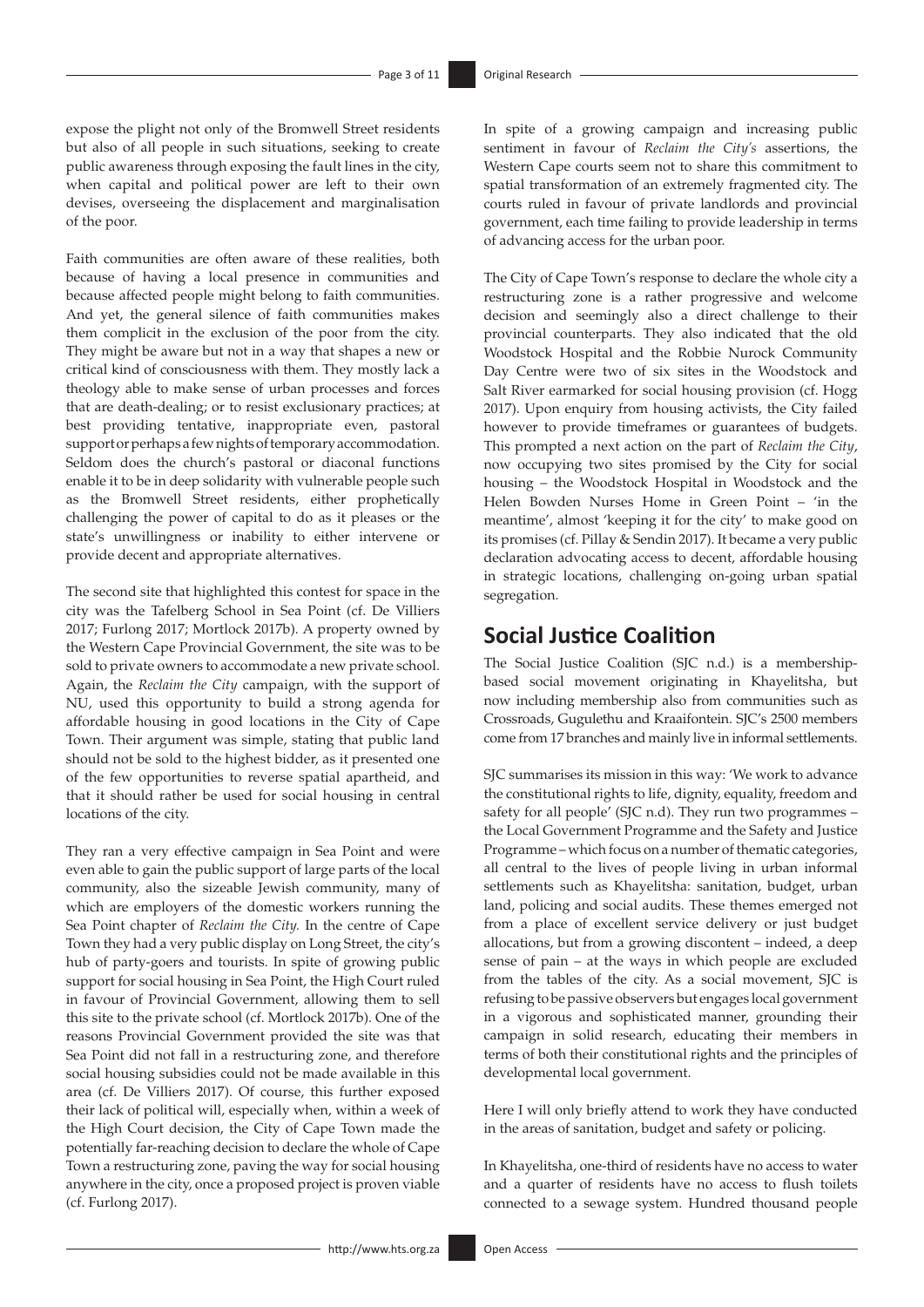have no access to sanitation facilities (cf. SJC n.d.). This prompted SJC to launch their sanitation campaign in 2009. After many years of engagement with the City of Cape Town, with limited effect, SJC finally decided to take the City to court, once again with the support of NU. Departing from an assertion of residents of informal settlements having an equal right to quality education to all other citizens, they advocate for proper long-term infrastructure to be installed instead of the current temporary sanitation solutions given. Through their work, church-based organisations and the broader public are educated on the harsh realities people face in informal settlement communities and also equipped with information that helps see the gross disparities, 23 years into democracy.

Obviously, this is a budgetary issue and SJC has embarked on an extensive process to educate its members on the City's budgeting process, as part of their demand for 'a fair, equal and just budget' (SJC, n.d). In 2016, for example, the City's water and sanitation capital budget was R 1.5 billion but only R15 million was budgeted for informal settlements, R5 million down from 2014, and only 1% of Cape Town's total capital budget was for water and sanitation, although 21% of Cape Town's households lived informally. In 2014, only 27 submissions were made by residents in SJC communities, as part of their public participation in the budgetary process. In 2016 and 2017 no less than 3000 submissions came from residents living in Khayelitsha and Nyanga, leading a local politician, Councillor Sonnenberg, to say: 'The SJC is obsessed with budgets' (cf. SJC n.d).

The SJC of course liked that line, now using it on banners during public events and marches, because, indeed, the distribution of budgetary allocation is an issue of justice, quality of life and, sometimes, means the difference between life and death.

Another matter of life and death, very literally so, is safety in informal settlements and the quality of policing. The Khayelitsha Commission of Enquiry into policing, chaired by Kate O'Regan and Vusi Pikoli, was the result of more than a decade of struggle for local communities to access justice in the form of safety, security and proper policing. Led by the SJC, in conjunction with a range of other civil society organisations, this campaign was the result of consolidating many individual experiences of crime and police efficiencies into one consolidated campaign Once approved, the then-Minister of Police opposed the formation of such a Commission in both the High Court and the Constitutional Court; but he failed and the work of the Commission could go ahead.

The Commission made 20 recommendations, relating to 'the powers and duties of the police, the right of communities to hold police accountable and the duty and right of a province to protect its residents from violent crime'. The work of the SJC is to monitor implementation of the recommendations made. However, once again the Minister of Police failed, according to SJC, and therefore they had to go back to court in 2016, this time represented by the Legal Resource Centre. Their court application in this case was to 'change the inequitable and irrational allocation of police resources in poor and working class areas and to ultimately give substance to the Commission's recommendations'. On 23 September 2016, the Court ruled in favour of SJC and the Minister of Police has to see to the implementation of both the Commission of Enquiry's recommendations and now also this court order.

Once again, at the heart of SJC's plea was the unequal distribution of human and financial resources. Nyanga, namely, had the most murders and sexual crimes in Cape Town, yet was the fourth least resourced police precinct in Cape Town. Allocation of human resources clearly ran along racial lines with Cape Town Central, Camps Bay, Wynberg and Sea Point amongst the five best resourced police precincts (cf. SJC, n.d).

Through their work, SJC's members refuse to be victims any longer, but work as active agents for the socio-economic liberation and well-being of their communities, mainly through increased access to that which constitutes dignified living and just distribution of the city's resources.

# **Abahlali baseMjondolo**

Abahlali baseMjondolo is probably the largest social movement of its kind in South Africa, with members now numbering 30 000, coming from 30 informal settlements, predominantly in and around Durban, but also elsewhere in South Africa (cf. Abahlali 2016a). Somewhat different from SJC, Abahlali more clearly define themselves as an organisation or movement of the militant poor, comprising entirely shack dwellers. Their origins date back to 2005 when the Kennedy Road informal settlement blocked the road in protest against the sale of nearby land to an industrialist, even though promised by a local politician for housing people living on Kennedy Road. The movement grew in leaps and bounds from there, becoming a voice for thousands of shack dwellers (cf. Abahlali 2016a).

Their key campaign is for access to land and housing in the city, but in the process, they also fought against forced removals, and for access to water, sanitation, electricity, refuse removal, health care and education. In some communities, they were successful in setting up crèches, food gardens, soccer clubs and art and music competitions.

Although now contested by some who left the movement, Abahlali works hard to practice bottom-up popular democracy. They challenge non-government organisations (NGOs), academics and donors who pretend to speak for the poor, insisting on articulating their struggles themselves, on their own terms and to propose solutions from within. It is in this context that they speak of the University of Abahlali (cf. Abahlali 2016b), refusing 'to be the objects of research and rather suggests as the vocation of engaged scholars 'to find new ways of listening to those who continue to be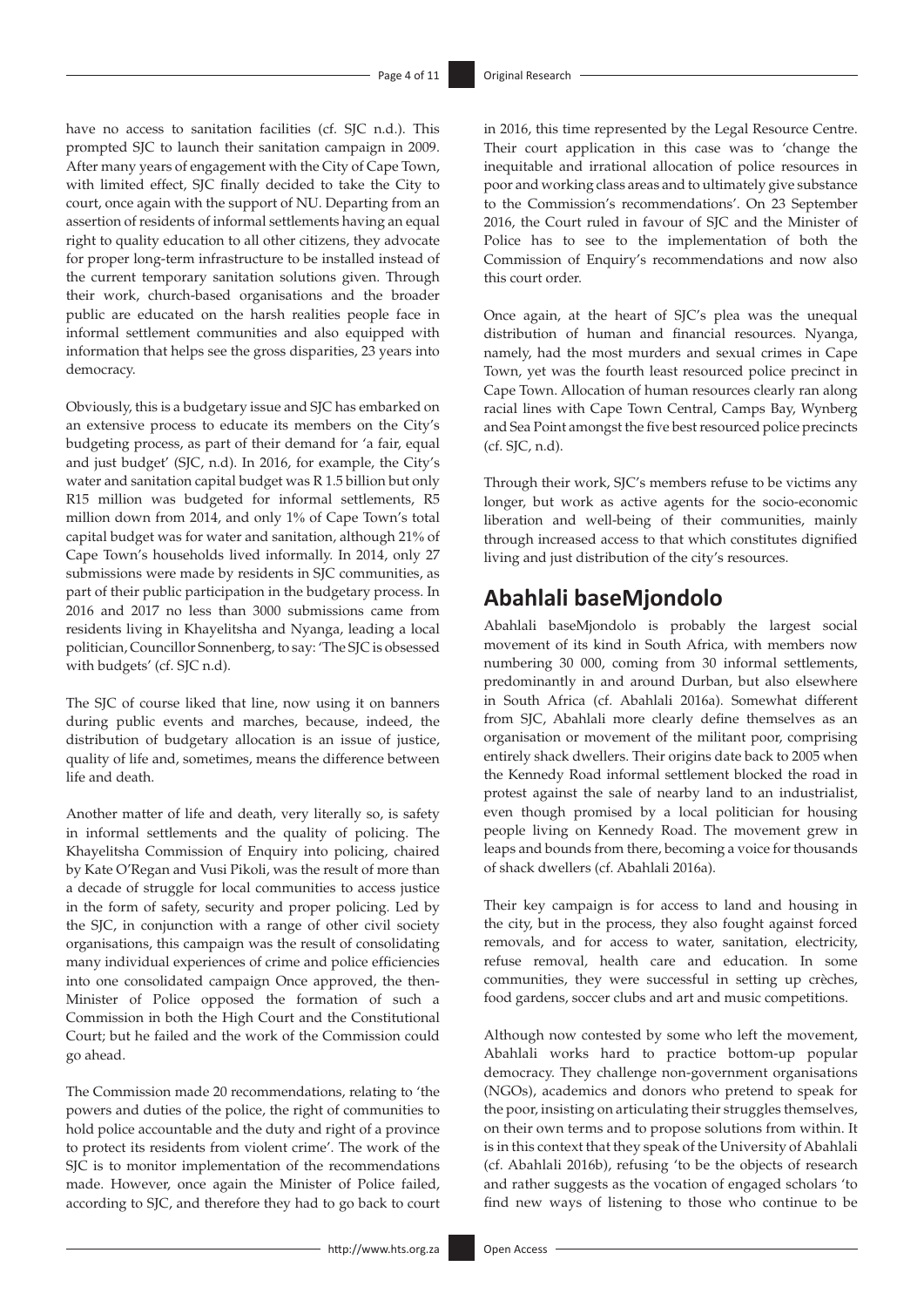silenced and dehumanised' (Gibson 2011:40; De Beer 2014; Pithouse 2006).

Abahlali's represents what Fanon (1968:146) speaks of as 'shifting the geography of reason', inviting those on the outside – and in the context of this article it would include the church and theological educators or institutions of theological education – to consider sites of struggle and the voices of the poor as 'the source of a new way of knowing' (Gibson 2011:8). Theirs is a call for new and reciprocal spaces in which to explore 'mutually liberating knowledge' (cf. Gibson 2011:179; in De Beer 2014).

Although their struggles are very concrete, and often about the life or death situations of their members, they have developed a very clear and assertive theoretical underpinning to articulate the ultimate goals of their struggle:

[*t*]hey insist that their protests are not about service delivery, which would just keep them dependent on the good will and handouts of government officials and politicians; their protests are about a new way of doing politics, a democratisation from below, an assertion of their participation in determining their own futures, a cry for a new way of being human together. (De Beer 2014)

### **A domesticated Jesus, theological education and the church**

The struggles, strategies and tactics embodied by the movements described above somehow seem a far cry from the decency and orderliness of the average church-goer, church gathering or theological school. Even if many members of churches are poor themselves, residents of informal settlements or other precarious housing situations, their local churches most often would seek to provide remedies for the soul, perhaps, but be rather powerless in the face of the socio-economic and political odds stacked against them and their members, as if such challenges of life fall outside the scope of God's concern.

It is perhaps such a powerless faith, the almost wimp-ish retreat in the face of gigantic forces of power and greed that aggrieve me and that is aggrieving many who found a voice in the face of death-dealing injustices. In the face of the struggles of the urban poor and their fighting for survival, the Jesus of most of our churches and theological schools is decent and orderly, co-opted and domesticated into the image of those who run our institutions.

This Jesus whinges at the idea of turning tables upside down; for this Jesus, the cross is not a protest against every form of death, as Moltmann (1983:33) describes it; nor the outcome of a politically orchestrated collusion between imperial and religious leaders to silence him, but the fate of a powerless, make-believe king; tamed from engaging messiness or chaos; condemned to impotency or irrelevance.

Do I advocate indecent churches or disorderly theological schools? I suppose what I do agitate for is for churches and

theological schools to be disrupted, liberated and transformed by the voices of the poor and those occupying the underside of the city. I found in my many years of engagement with inner city and other urban realities that theological education – both in content and pedagogy – is largely ill-equipped to prepare future urban practitionertheologians to be able to facilitate deep, transformational change.

I am challenged by Abahlali's (2016b) assertion that their intellectual project is based on a decision that 'when order means the silence of the poor then it is good to be out of order'. If the voices of the poor and excluded are silenced in corridors of power, in cities and universities, in churches and theological schools, then we have to revert to the indecency of the Jesus who drove the decent ones from the temple to make space for everyone.

We do not have to scratch too far to encounter the suburban consciousness of dominant theological educational models in South Africa today. There might be the odd exception, but even those who have rich contextual or liberation theological roots have often 'graduated' away from the radicality of such theologies; or, if their intellectual constructs still pay lip service to such theologies, they often fail to demonstrate deeply embedded actions of solidarity, instead becoming new orthodoxies, seldom practiced in the way such theologies were birthed.

Without exploring it in greater detail here, but something to be explored further elsewhere, is the absence of spirituality from doing theology, which will then inevitably result in the absence of a life-affirming praxis, as our way of doing theology. Without a liberationist spirituality, embedded in a life-affirming – and death-confronting – praxis, theological education and the church might easily be co-opted into a false consciousness by violent constructs of bad power or pervasive whiteness (cf. Kritzinger 2008; Perkinson 2004; Van Wyngaard 2015, 2016).

A spirituality of liberation or conscientisation then needs to be found in places outside the dominant ecclesial or theological structures, which bear very few traces of such spiritualities. This article is meant to lament that fact, whilst seeking to learn from urban social movements, to help transform the church and its theological education.

# **Reflecting theologically on 'irruptions from below': What do we have to learn?**

In this section I now consider four postures that emerge for me from the three movements I described, reflecting on them theologically: irruptions from below, friendship with the poor, resistance of dominant city-making practices and informality as insurgency.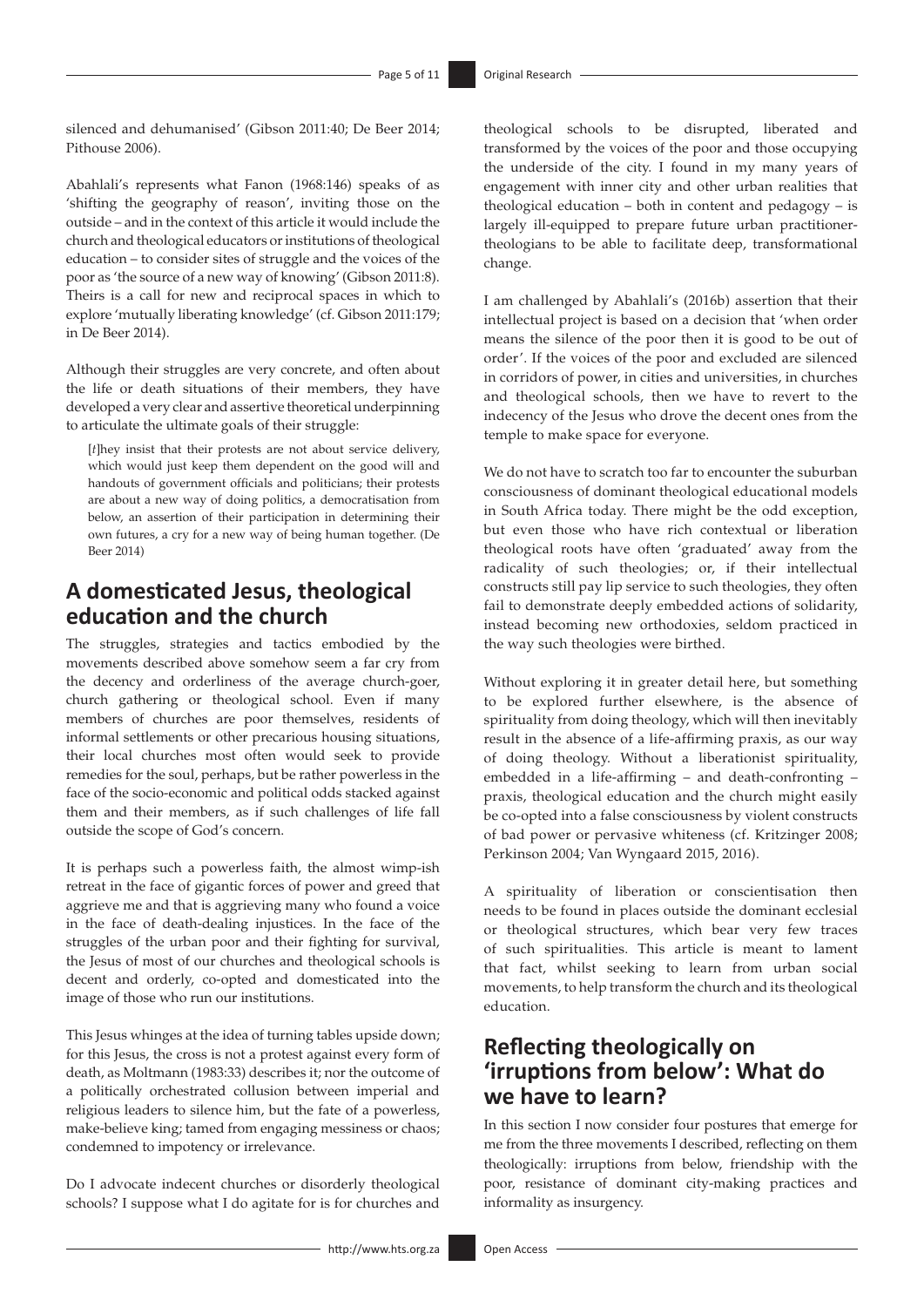#### **Irruptions from below**

Gutierrez (1988:xx) speaks of liberation as 'the irruption of the poor'; which according to him is 'a far-reaching historical process' bearing an 'imprint of the new presence of those who in fact used to be "absent" from our society and from the church'. He explains such absence as people or communities being viewed as 'of little or no importance, and without the opportunity to express themselves to their sufferings, their comraderies, their plans, their hopes' (Gutierrez 1988:xx).

To Gutierrez (1988:xxi) this new presence, exemplified by the movements of those who are poor, oppressed or marginalised, is what 'liberation theology is closely bound up with'. The historical processes of the poor for justice are simultaneously a process of claiming and asserting their own agency, shaping their own destiny, and 'beginning a resolute process that is changing the condition of the poor and oppressed of this world' (Gutierrez 1988:xxi).

In the organising of the movements I have introduced earlier, such an assertive claiming of agency is very clear: a refusal to remain compliant in a society which denies their humanity, aspirations and right to the city.

The challenge faced by theological education and the church is to refine our tools of analysis, as we try 'to understand better where and how the Lord is challenging us as we face the life and death of our brothers and sisters' (Gutierrez 1988:xxv). If we understand such movements as irruptions of the poor to change the course of history, to shape the human story and local spaces, and therefore as movements expressing the desire of the Spirit, then it is a challenge of locating ourselves where those participating in such movements can become our dialogical partners, our interlocutors and interpreters of situations we do not always know or understand existentially. They might be people of religious faith or not, but they are definitely people of great faith in the possibility of radical alternatives, sometimes to the shame of the institutional church.

We have to make the conscious choice, according to Gutierrez (1988:xxix), to make '[*t*]hose who are "nonpersons," deprived of their full rights to be human and free, our dialogical partners'. In urban settings, such dialogical partners will be those denied a right to the city, a right to access urban resources and a right to participate in urban decision-making, as equal human beings.

#### **Friendship with the poor**

For Gutierrez this is not merely a tool for analysis or a theological gimmick used to access worlds we do not have experience of. For him, who himself lived in a slum in Lima most of his life, it goes much deeper though, described in a language of friendship: 'If there is no friendship with them and no sharing of the life of the poor, then there is no authentic commitment to liberation, because love exists only among equals' (Gutierrez 1988:xxxi).

How many theological schools in South Africa can claim such closeness to the lives of the poor, and, in the absence of that, do we hear the words of Gutierrez, questioning our authentic commitment to liberation? Wherever the poor are not central in shaping our theological discourse, or friends of us who teach at theological institutions, therefore able to challenge our praxes even just through their presence in our lives, we run the risk of speaking of love without practising it, because, says Gutierrez (1988), 'love exists only among equals'.

This is his challenge:

You cannot really be with the poor unless you are struggling against poverty. Because of this solidarity – which must manifest itself in specific actions, a style of life, a break with one's social class – one can also help the poor and exploited to become aware of their exploitation and seek liberation from it. (p. 172)

Our commitment to the poor will show itself in deep friendship, lifestyles of deep solidarity and deep struggles to overcome poverty.

Schools of theology and dominant churches are geared to the contrary: to prepare people to graduate – up and out, away from poverty and not primarily for a life committed to liberation of the poor. That is why movements such as Abahlali are very discerning as to who they are prepared to journey with – who, namely, can be their friends in a way that exemplifies the equality of love.

#### **Resisting dominant city-making practices**

Huchzermeyer (2011:11) speaks of '[*t*]he emergence of a network contesting "slum" eradication and promising a right to the city'. In South African cities, there are different responses to the eradication of informal settlements through displacement, or the eviction of the urban poor, whether legal or illegal evictions, to make space for the gentrification of neighbourhoods. Some responses are haphazard, or reactive, at best, whilst other responses are well organised, forming part of more deliberate and strategic tactics and actions of resistance.

Urban social movements such as NU, SJC and Abahlali engage, amongst other things, the concept of urban competitiveness, characterised by corporatisation and commodification, also of public spaces and utilities, and the ability to mediate access to services and resources for the city's most vulnerable populations (cf. Huchzermeyer 2011:49).

Cities often divert essential resources away from the environment, social welfare and other social concerns (Douglas 2002:57), investing instead in 'mega-projects' such as 'high-speed trains and huge convention centres and sports complexes', seeking to boost their international status. This happens at the expense and through the exclusion of the poor. Public investment and public expenditure on urban shelter and services are completely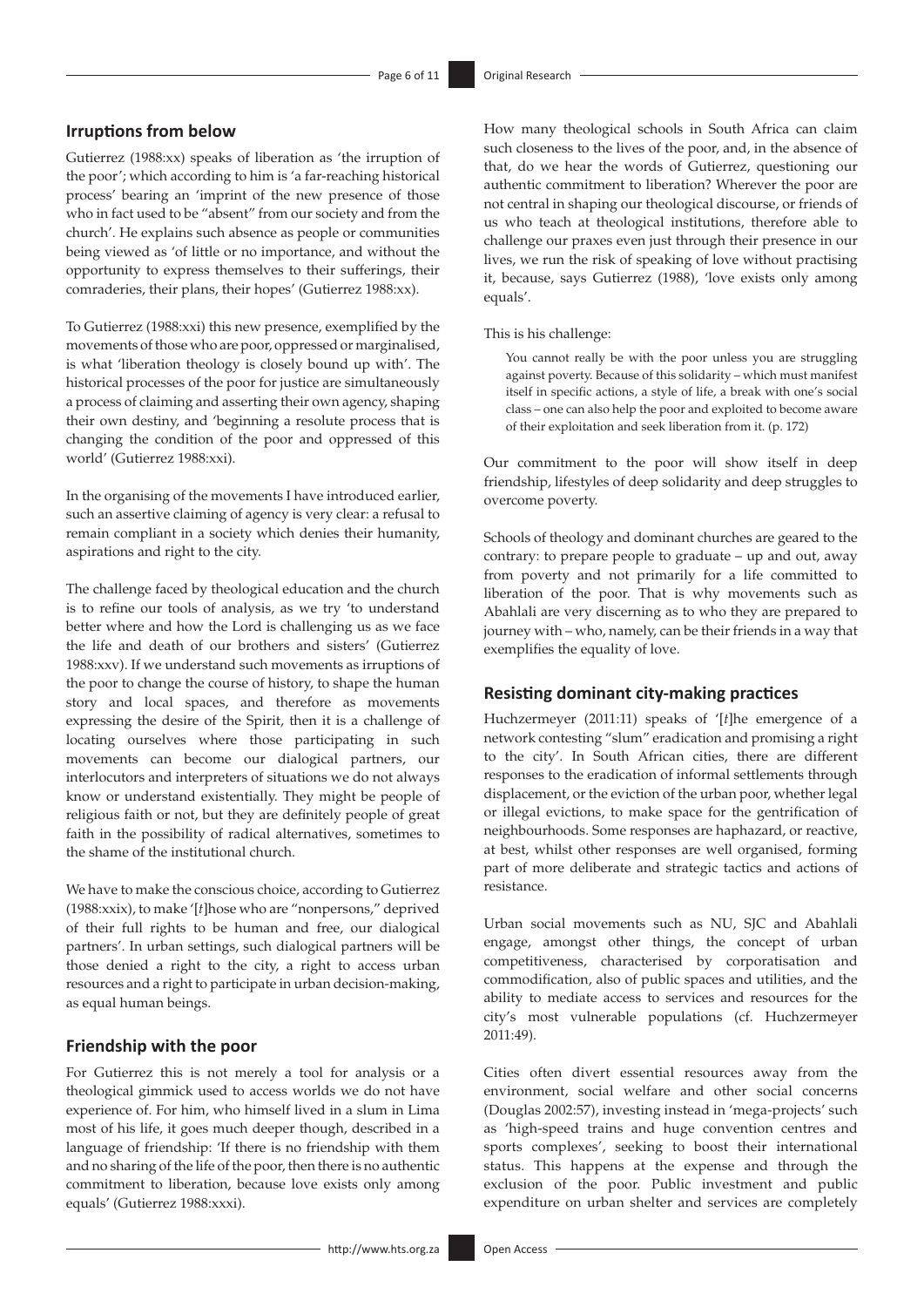insufficient in relation to the actual available urban resource base (cf. Huchzermeyer 2011:59).

With reference to Murray (2008:14) and Gibson (2011:20), Huchzermeyer (2011:59) writes: 'eradication, eviction, relocation, and resettlement go hand in hand with modern world-class city aspirations'. It is precisely such city-making practices that my interlocutors in this article seek to resist.

#### **Informality as insurgency**

Murray (2008:33) speaks of informal settlements as 'incubators for inventive survival strategies where inhabitants have begun to reclaim available space for multiple uses, develop their own specific forms of collaboration and cooperation and reterritorialize their connections both inside and outside the city'. The specific practices, or 'living politics', practised by Abahlali is a poignant example.

Holston and Caldeira (2008:18) detect in informal settlements 'spaces of creativity and agency', as well as in the words of Huchzermeyer (2011:88), 'an insurgent creativity', to create 'something new that cannot readily be assimilated into established conceptual frameworks' (Holston & Caldeira 2008:19). The insurgency of the poor, as expressed amongst other things in urban social movements, or in informal settlements, are described as 'a counter-politics' (Holston 2009:15) or 'the material expression of poor citizens' insurgency' (Miraftab 2009:35), which 'destabilizes the dominant regime of citizenship, renders it vulnerable, and defamiliarizes the coherence' (Holston 2009:15).

Insurgency is not always expressed in an organised fashion through social movements but often rather spontaneously occurs as a lived response of disempowered people, to outwit the forces aligned to keep them down. Bayat (1997:55) speaks of 'the vast arrays of often uninstitutionalised and hybrid social activities' and (Bayat 1997:57) 'a silent, patient, protracted and pervasive advancement of ordinary people on the propertied and powerful in order to survive hardships and better their lives'. These could be expressions of a politics of protest but also of redress that is aimed at the redistribution of sources of livelihood, and the assertion of cultural and political autonomy (cf. Bayat 2000:548).

### **Incongruence between our languages or visions and our actions or embodiments**

There is a deep difference between a commitment to the poor, deep solidarity with the poor and active participation in processes against those forces continuing to oppress and exclude people into poverty, on the one hand, and verbal or dogmatic articulations about the poor, on the other (cf. Gutierrez 1988:173).

We might have a language of liberation or commitment to the poor, without actually being committed to the poor or without actual practices embodying such languages or commitments (cf. Gutierrez 1988:174). Gutierrez (1988) says:

we will have an authentic theology of liberation only when the oppressed themselves can freely raise their voice and express themselves directly and creatively in society and in the heart of the people of God, when they themselves 'account for the hope' which they bear, when they are the protagonists of their own liberation. (p. 174)

In liberation theology, the content of Biblical revelation and the longings or cries of the poor come together in the content of Christ's liberation (cf. Gutierrez 1988:xxxviii) – in fact, the combination of these two elements becomes 'the essential content of evangelization'. Urban evangelisation will seek to flesh out the good news of Christ in terms of and in relation to the cries and exclusions of 'nonpersons':

... the poor challenge the church at all times, summoning it to conversion; and many of the poor incarnate evangelical values of solidarity, service, simplicity, and openness to accepting the gift of God. (Gutierrez 1988:xlii)

In theological education (and in churches) such distances between languages and actions, visions and embodiments, abstractions and concreteness, are acute. Gutierrez (1988:xlii) refers to James 1:8 and 4:8 challenging such doublemindedness: speaking one thing and doing another. He (1988:xliii) says: 'What brought Jesus to his death, and is bringing his present-day followers to their death, is precisely the coherence of message and commitment'. It is the coherence of language and actions that become dangerous; it is such coherence in theological schools and education that holds the potential to make change.

What prevents us perhaps from such coherence is the inconvenience; the sacrifice that is bid by commitment; the spatial, social, economic and experiential distance from the poor; the ways in which dominant theologies and those producing these are mostly dismembered from the poor, by design and by choice.

### **Epistemological distances: The difference between hope and hopelessness**

There is an epistemological distance between those participating deeply in urban and other social movements, with nothing to lose; almost recklessly committed to a radically new reality, away from the oppressive and exclusive cards they have been dealt, and those inhabiting different, and by definition more comfortable, 'decent' and safer residential, theological or ecclesial spaces. This intensity of urban social movements is not understood by those not sharing their lived realities. Gutierrez (1988:122) ascribes such apathy or distance, or the lack of intense political (or theological or spiritual) experience or solidarity at least, to an attachment 'not to the past, but rather to an affluent present which they are prepared to uphold and defend under any circumstances'.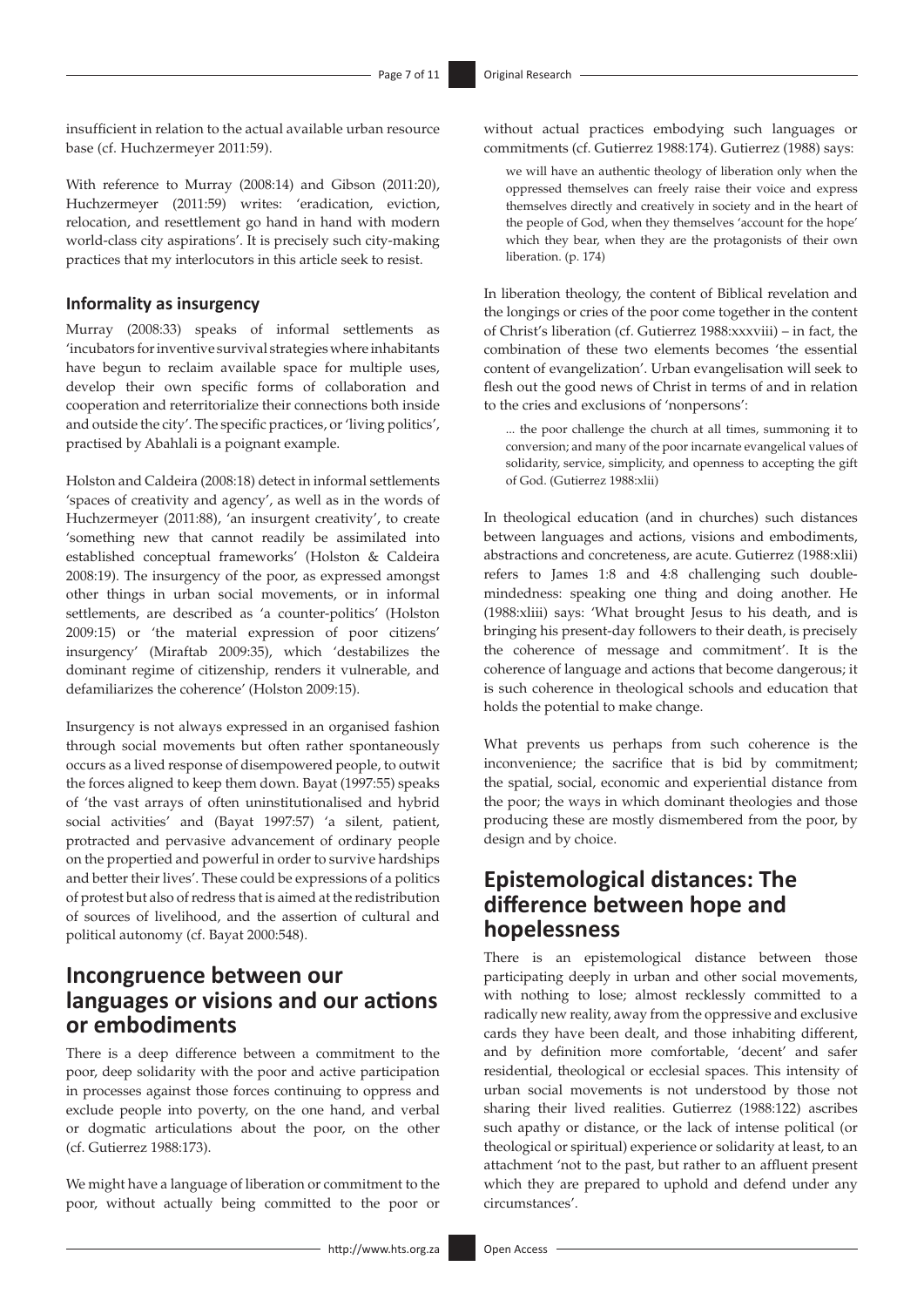In liberation theologies much emphasis is placed on discerning the signs of the times. Gutierrez (1988:7) asserts, though, that this is no merely an intellectual exercise but combines pastoral activity, service and commitment. Discerning the signs of the times furthermore requires hearing, distinguishing and interpreting the many voices around us, also competing or contesting voices, and then judging or discerning these voices 'in the light of the divine Word' (Gutierrez 1988:7).

There is a strong focus on going beyond the boundaries of the church as the primary locus for theological reflection. In order for the church to participate and mediate liberation in relation to some of the greatest challenges of the world, theology cannot only use as sources of theologising that which is traditionally known or valued as revelation or tradition, without also engaging questions, challenges and voices coming from contemporary challenges in society, and those responding to such challenges, such as the wisdoms embodied by social movements (cf. Gutierrez 1988:9–10).

A spirituality and praxis of liberation, although fiercely critical at its core, is at the same time fiercely hopeful, unlike the cynicism and hopelessness often ironically found in institutions of privilege serving as custodians of the status quo. It is because of its insistence on a different future. Gutierrez (1988:11) says: 'The present in the praxis of liberation, in its deepest dimension, is pregnant with the future'. It emanates from, what Ernest Bloch calls, 'an active hope which subverts the existing order' (Gutierrez 1988:123).

And yet, it is precisely the pregnancy of such a hope, the possibility of subverting and transforming the existing order, that those with much to lose defend so much. At the point of our contesting epistemologies, a tension – or incongruence – opens up between what is proclaimed and what is experienced: open gates, open universities and open cities, as projected image on the one hand and the increasing inequalities and marginalisation of the poor and those protesting death-dealing practices that continue to hurt and exclude the poor, on the other. Such a hope mobilises 'human action in history' (Guttierez 1988:123), in the direction of a radically different future, through transforming the present, which includes to call out the deceptions of our incongruence.

### **Humanising the city**

Huchzermeyer's (2011:59) own work emphasises informal settlements as 'the uncommodified, human face of South African cities'. The workings of these communities, she asserts, 'play no active part in the socio-economic process that deepens poverty'. She deliberately emphasises a humanising discourse to counter pervasive discourses of informal settlements as a threat to urban life and stability. Without romanticising the harshness of informal settlements, Merrifield (2002:172) speaks of it as 'cities made liveable by people struggling to live'. Huchzermeyer (2011:83) concludes that such struggle to live 'can take many forms, including

mobilization, collective negotiation, litigation, protest and a combination of all these, alongside "quietly claiming"'.

In an urbanising world, this directly relates to the kind of city we want. Harvey (2012:4) holds that we cannot ask the question about the kind of city we want, without asking 'what kind of people we want to be, what kinds of social relations we seek, what relations to nature we cherish, what style of life we desire, what aesthetic values we hold'. It is really the question about how we want to be human together in the cities of our world. In South Africa, with its particularly dehumanising history, where the nonperson was institutionalised through the socio-spatial fragmentation of urbanity, the humanising work of rebuilding urban societies remains.

The words of Harvey – 'what kind of people we want to be' – seem to me a profoundly theological question: who are we as image-bearers of God; how do we want to be in relation to the other; and how do we overcome the legacy of entire townships being seen as composed of 'nonpersons'?

S'bu Zikode (2017) from Abahlali baseMjondolo often emphasises this: '... the struggle we are engaged in is not just about the so called 'service delivery' but the full restoration of our human dignity'. It is about humanising the city in a way that fully affirms or restores the humanity of every inhabitant. This was also the conclusion of Elina Hankela (2014), tracing the practices and theology of the Central Methodist Mission and Bishop Paul Verryn, when still hosting hundreds of foreign migrants in their church property: it was a journey of a Johannesburg church, its members and its inhabitants, being, and becoming, human.

### **A much deeper struggle or revolution for justice: These are only small steps**

The actions of the urban social movements described here above are indeed about a much deeper struggle than just resisting an impending eviction or lobbying against the sale of one parcel of public land to the highest bidder. It is a struggle for humanity, for the kind of humans we want to be together in dense urban spaces, for the ways in which we want to live our lives with hope, for the kind of society in which justice and peace will not be pipe-dreams but articulated through the architecture of our neighbourhoods, the distribution of our resources and the agendas of our theological curricula.

In attending to the work and voices of these social movements, our theologies should indeed be under scrutiny, without any reservations. We should consider Gutierrez' (1988) plea for:

... a theology which does not stop with reflecting on the world, but rather tries to be part of the process through which the world is transformed. It is a theology which is open – in the protest against trampled human dignity, in the struggle against the plunder of the vast majority of humankind, in liberating love,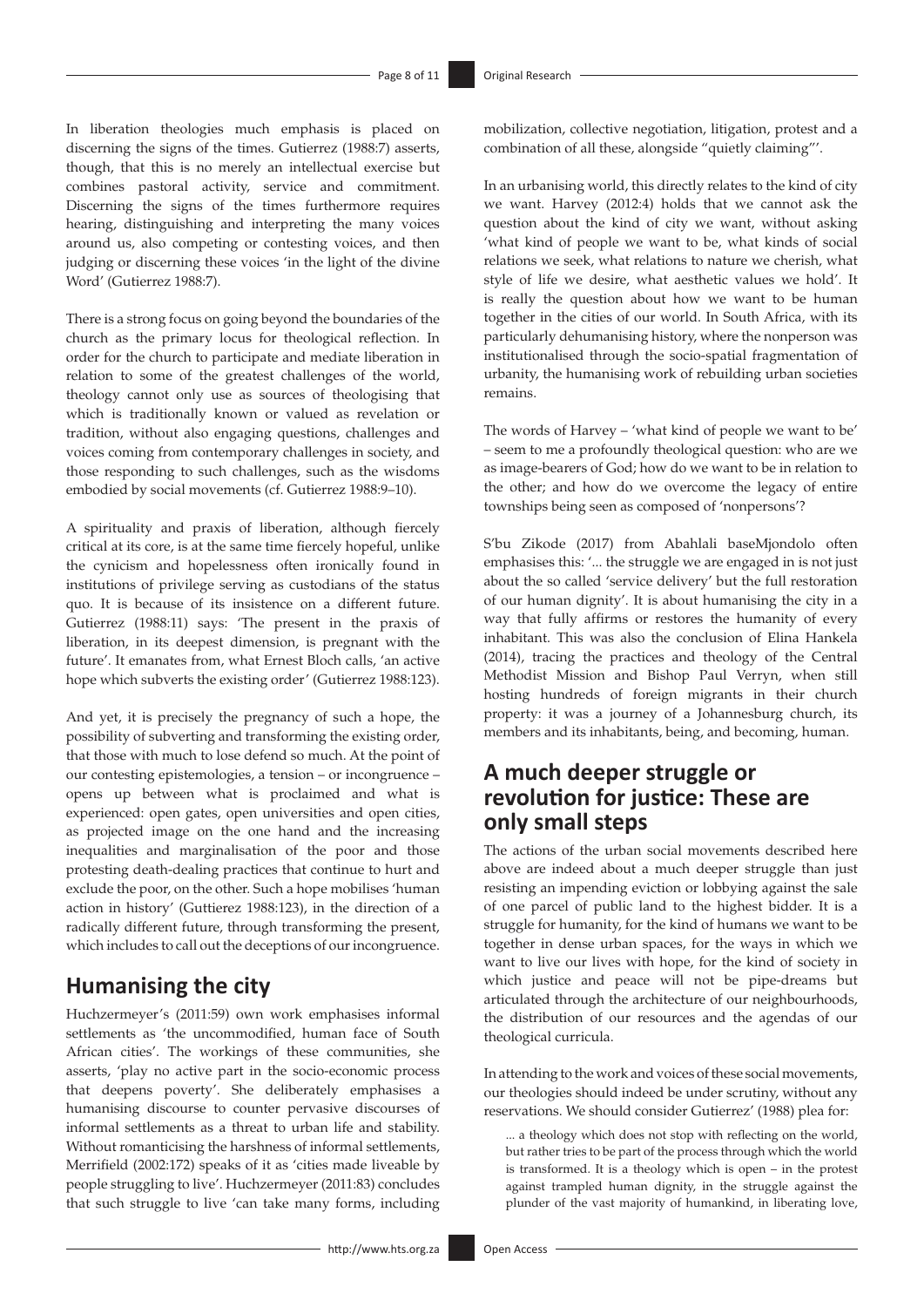and in the building of a new, just and comradely society – to the glory of the Kingdom of God. (p. 12)

Are our practices of teaching, research and engagement with communities in the sign of such a solidarity that protests human indignities, the plunder of the earth or segregationist urban practices? Or do we peddle timid theologies, speaking in the abstract about the concrete suffering of God in suffering urban people, disembedded from grass-root pain, indeed absent from the places outside the gate where Jesus met his fate?

Freedom for Gutierrez (1988:21) is an on-going process of human liberation, moving from abstraction to a real and embodied 'struggle against all the forces that oppress humankind'. But Gutierrez (1988:21) speaks of it as a struggle fraught with 'pitfalls, detours, and temptations to run away'. It is a struggle made up of millions of smaller and bigger steps in the same direction. Urban social movements, often quite specific in the agenda around which they organise, do not fall outside the realm of this larger process for human and ecological liberation. Because the processes of capital and its accumulation, both in its intensity and effects, are concentrated in cities, urban places have become ideal sites for resistance and the grounding of larger scale resistance movements (cf. Harvey 2012:120).

Because urban social movements focus on access to the city, urban space, urban housing and different forms of urban resources, they were traditionally viewed quite differently from other movements dealing with labour and alienation through processes of production and ownership (cf. Harvey 2012:120). They were even dismissed as mere off-shoots of the more fundamental class struggles residing in labour (cf. Harvey 2012:120). Struggles about rights or citizenship were seen as different from broader class struggles.

Harvey (2012:iii) argues for a broader understanding of the nature and agenda of urban-based social movements. Class struggles are not limited to the workplace. In a South African context, millions are unemployed in our cities and their exclusion even much more acute than experienced by those who are actively working. Spatial and housing organisation is fundamentally class-based in South Africa, and therefore, any spatial conversation cannot but engage a proper analysis and discernment of the working of capital:

Urban social movements therefore always have a class content even when they are primarily articulated in terms of rights, citizenship and the travails of social production. (Harvey 2012:129)

The struggles for access to water, sanitation, education or health care can never be seen as detached from the classbased society. Theorists like Gutierrez and Harvey agree therefore that what is required is much more radical.

Harvey (2012:xviii) speaks of the pervasiveness of dominant practices to uphold an exploitative and oppressive status quo. The ultimate goal should be 'to eradicate those practices

through a much broader revolutionary movement' (Harvey 2012:xviii), requiring intersectional alliances across the broadest possible base. For Harvey (2012:xviii) therefore, the agenda of a 'right to the city' approach 'is a way-station on the road to that goal. It can never be an end in itself ...'.

The goal of this struggle – or, of asserting the right of everyone to belong, participate, share and create the city fully – is indeed not just better living conditions or radical structural changes. Gutierrez (1988:21) describes the bigger goal as such: 'It is much more: the continuous creation, never ending, of a new way to be human'. It is, for Gutierrez, a process towards 'a *permanent cultural revolution*'.

### **Solidarity embodied**

Let us return for a moment from the ultimate goal, in reference to Gutierrez and Harvey, to the particularities of localised urban struggles. Urban social movements practice an embodied solidarity with localised urban struggles, the members of such movements mostly being the same people experiencing deep exclusion from the city. How can theological education – and theological educators – learn, practice and teach such solidarity? Would it not perhaps also require the dis-placement of theological education and educators to find themselves in peril and at risk, in struggling urban neighbourhoods? Would this not be(come) the only possible fertile soil for theologies and pedagogical praxes to practice deep solidarity?

Such solidarity would express itself in claiming a right to the city, especially for marginalised and vulnerable communities. Harvey (2012) says:

to claim the right to the city... is to claim some kind of sharing power over the processes of urbanization, over the ways in which our cities are made and remade, and to do so in a fundamental and radical way. (p. 16)

Such claims – and such solidarities – would interrupt what is often viewed as inevitable processes of capital, investment and distribution, or, indeed urban decay and regeneration, suggesting that the inevitable is changeable. Harvey (2012:16) speaks of urban social movements as the bodies interrupting the so-called urban inevitable, 'to reshape the city in a different social image from that given by the powers of developers'. These movements are often birthed out of deep struggle against death-dealing forces pushing poor people out of neighbourhoods where they once lived, displacing inhabitants of urban informal settlements or so-called slums, to make space for gentrification or new city developments (cf. Harvey 2012:18). Embodied solidarity, as practised by urban social movements, sets itself up against the privatisation of public spaces and the commodification of housing. These are solidarities in the direction of a human(e) city.

Theologically, at its deepest level, where the agency of the poor irrupts in history to imagine and make radical alternatives, we can consider it expressions of God becoming human: God's solidarity with the pain of humanity and the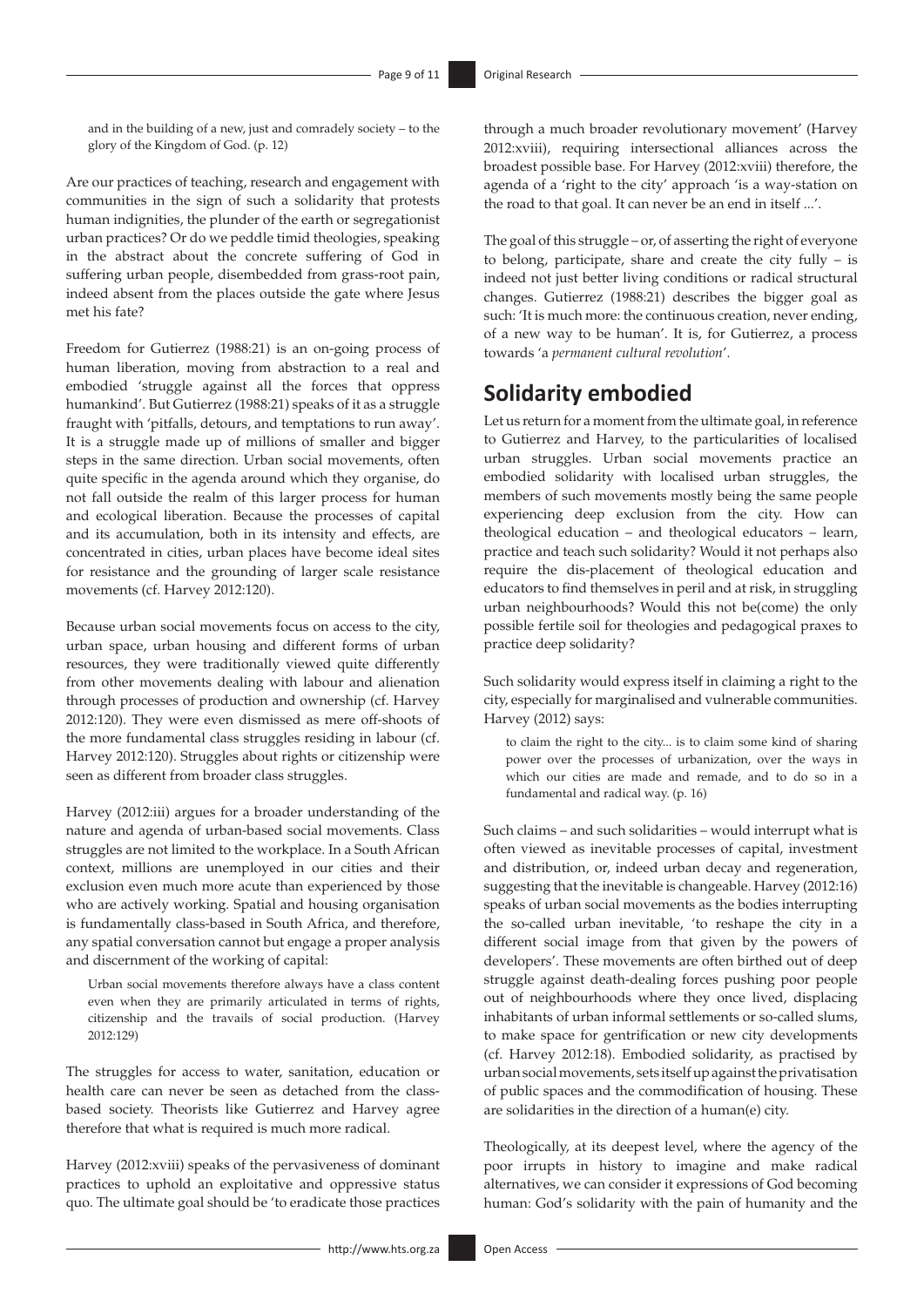earth, expressed in movements of justice and cries for liberation (cf. Gutierrez 1988:107). God becoming flesh is a material God deeply concerned with the material conditions of 'nonpersons', or all those differently denied. Gutierrez (1988) captures it powerfully in the decisive moment of God's incarnation:

Since the Incarnation, humanity, every human being, history, is the living temple of God. The 'pro-fane', that which is located outside the temple, no longer exists. (p. 110)

In the humanity of God – or differently said, in God's incarnational solidarity – these false dichotomies or dualisms are permanently suspended.

Guiterrez (1988:120) says '[*t*]rue liberation will be the work of the oppressed themselves ... Living witnesses rather than theological speculation will point out, are already pointing out, the direction of a spirituality of liberation'. If one considers urban social movements as the movements of the urban poor, claiming, articulating and shaping their own struggles, we are to consider such movements to find clues for an authentic spirituality of liberation. Without a spirituality of the poor, says Gutierrez (1988:120), one cannot have a spirituality of liberation. And without a spirituality of liberation, theology cannot accompany the liberation of Christ in history. And without theological education fostering such liberationist spiritualities, through deep modelling of incarnational solidarity, churches will remain discarnate spiritual enclaves.

# **Theological education and the church: Revisited through the irruptions of urban social movements**

This article reads urban social movements as irruptions of God's Spirit in urban histories. It then suggests that theological education and the church, to be aligned to the Spirit, need to attend well to discourses, practices and processes evident in such movements.

Firstly, we need to acknowledge, in a self-critical manner, the incongruence between our own languages or visions and our actions or embodiments. At the same time, we need to engage the epistemological distance between hope and hopelessness, interrogating why a greater urgency of hope is often more evident in urban social movements emerging from the grass root poor than in communities of faith. We need to interrogate our own locatedness.

Secondly then, can we envision a theological education – in terms of its curricula, pedagogies, institutional ethos and outcomes – as well as a church – in terms of its ecclesial practices and institutional culture – deeply informed by urban social movements? What will theological education and the church look like if it resembled a praxis marked by irruptions from below, friendship with the poor, a resistance

<http://www.hts.org.za> Open Access

of dominant city-making practices and recognition of informality as insurgency?

Horsley and Hanson (1985:xi–xv) showed the centrality of the peasant movements of Jesus' time, in resisting both Roman dominance and exploitation and the Jewish ruling elite. More than 90% of the population consisted of the peasantry. It is then significant that Jesus himself came from Nazareth, a peasant village, and in his parables largely drew 'analogies from the experiences of Galilean peasant life' (Horsley & Hanson 1985:xii). They further indicate the similarity between some of Jesus' sayings and actions with those of these (prophetic) movements (Horsley & Hanson 1985:257). If we consider urban social movements as movements of ordinary urban people, predominantly the urban poor, and often comprising large numbers of new migrants into the city from places of rural poverty, such movements show remarkable similarities to the peasant movements of Jesus' time.

How can theological education and the church not just recognise urban social movements, but also draw from them theologically, to be informed and transformed by them in relationships of mutuality? Jesus, the peasant leader of Nazareth, perhaps showed the way through his symbiotic relationship with the contexts from which he emerged.

Thirdly then, once we have scrutinised ourselves critically and allowed the postures of urban social movements to help shape us, learning from the Nazarene, we might be able to embody solidarity concretely, going way beyond a language of solidarity. We can then participate humbly in actions that will humanise the city – both people and places. And we will start to recognise these as small steps only, crucially important as they are, towards a much deeper struggle or revolution for urban justice – indeed, a journey towards a new society, where theological education and the church will seize being custodians of the status quo, rather becoming mediators of a new order.

# **Acknowledgements Competing interests**

The author declares that he or she has no financial or personal relationships which may have inappropriately influenced him or her in writing this article.

### **References**

- Abahlali, 2016a, *Guide for NGOs, academics, activists and churches seeking a relationship with the movement*, posted 22 May 2007, viewed 06 April 2017, from <http://abahlali.org/node/1391/>
- Abahlali, 2016b, University of Abahlali, viewed 06 April 2017, from [http://abahlali.](http://abahlali.org/university-of-abahlali-basemjondolo/) [org/university-of-abahlali-basemjondolo/](http://abahlali.org/university-of-abahlali-basemjondolo/)
- Baadjies, M., 2016, 'I want to die here, not in Blikkiesdorp', *Daily Voice*, 30 August, viewed 18 April 2017, from [http://www.dailyvoice.co.za/news/i-want-to-die-here](http://www.dailyvoice.co.za/news/i-want-to-die-here-not-in-Blikkiesdorp/)[not-in-Blikkiesdorp/](http://www.dailyvoice.co.za/news/i-want-to-die-here-not-in-Blikkiesdorp/)
- Bayat, A., 1997, 'Un-civil society: The politics of the "informal" people', *Third World Quarterly* 18(1), 53–72. <https://doi.org/10.1080/01436599715055>
- Bayat, A, 2000, 'From "Dangerous" Classes to "Quiet" Rebels', Politics of the Urban Subaltern in the Global South', *International Sociology* 15(3), 533–557. [https://](https://doi.org/10.1177/026858000015003005)<br>[doi.org/10.1177/026858000015003005](https://doi.org/10.1177/026858000015003005)